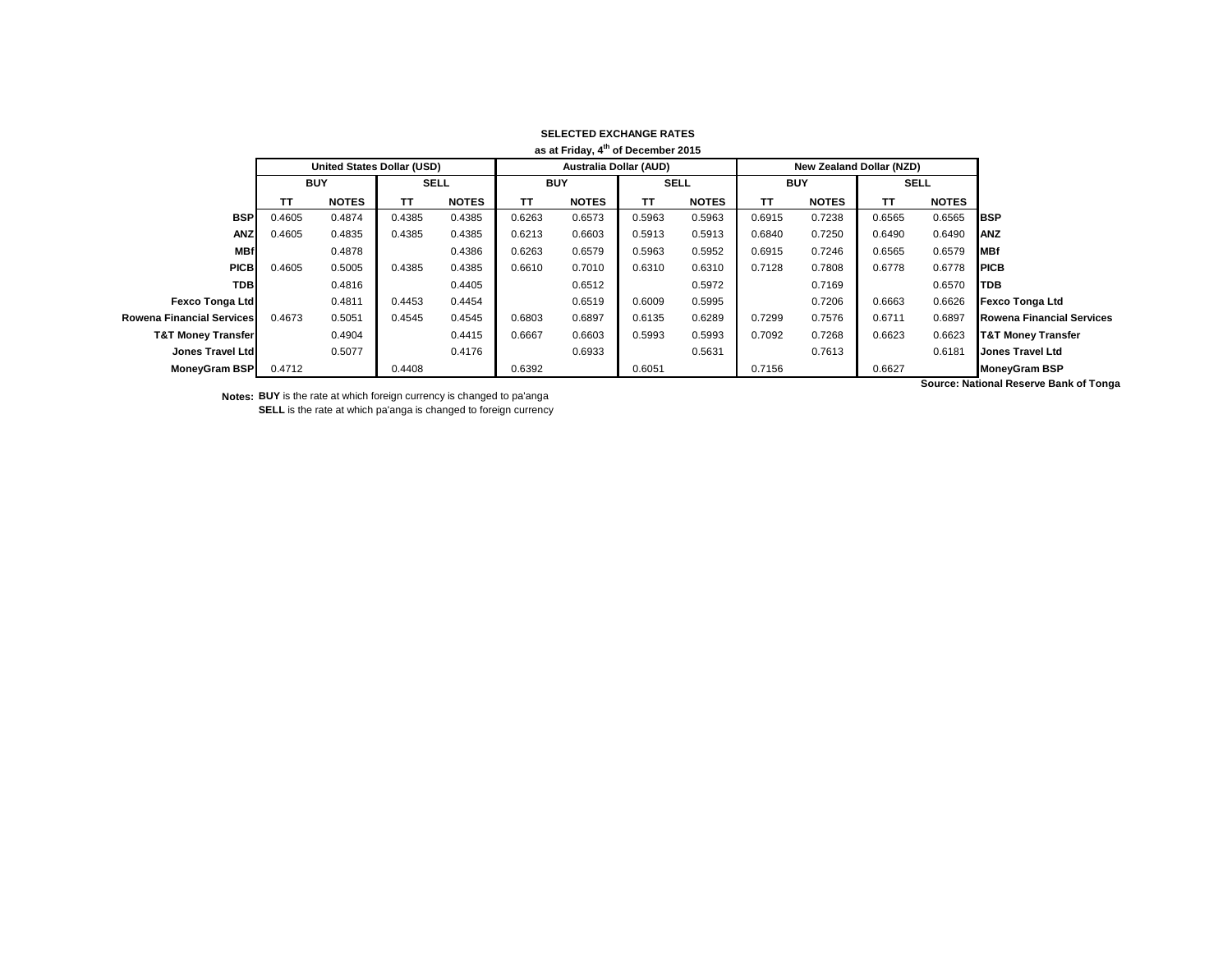|                                  |                            |              |             |              |                               | as at Friday, 11 <sup>th</sup> of December 2015 |             |              |            |                                 |             |              |                                              |
|----------------------------------|----------------------------|--------------|-------------|--------------|-------------------------------|-------------------------------------------------|-------------|--------------|------------|---------------------------------|-------------|--------------|----------------------------------------------|
|                                  | United States Dollar (USD) |              |             |              | <b>Australia Dollar (AUD)</b> |                                                 |             |              |            | <b>New Zealand Dollar (NZD)</b> |             |              |                                              |
|                                  | <b>BUY</b>                 |              | <b>SELL</b> |              | <b>BUY</b>                    |                                                 | <b>SELL</b> |              | <b>BUY</b> |                                 | <b>SELL</b> |              |                                              |
|                                  | ΤТ                         | <b>NOTES</b> | TΤ          | <b>NOTES</b> | TΤ                            | <b>NOTES</b>                                    | TT.         | <b>NOTES</b> | TΤ         | <b>NOTES</b>                    | TΤ          | <b>NOTES</b> |                                              |
| <b>BSP</b>                       | 0.4613                     | 0.4882       | 0.4393      | 0.4393       | 0.6317                        | 0.6627                                          | 0.6017      | 0.6017       | 0.6842     | 0.7165                          | 0.6492      | 0.6492       | <b>IBSP</b>                                  |
| <b>ANZ</b>                       | 0.4613                     | 0.4843       | 0.4393      | 0.4393       | 0.6266                        | 0.6656                                          | 0.5966      | 0.5966       | 0.6772     | 0.7182                          | 0.6422      | 0.6422       | <b>ANZ</b>                                   |
| <b>MBf</b>                       |                            | 0.4878       |             | 0.4386       | 0.6317                        | 0.6623                                          | 0.6165      | 0.6024       | 0.6842     | 0.7143                          | 0.6492      | 0.6494       | <b>MBf</b>                                   |
| <b>PICB</b>                      | 0.4613                     | 0.5013       | 0.4393      | 0.4393       | 0.6616                        | 0.7016                                          | 0.6316      | 0.6316       | 0.7136     | 0.7816                          | 0.6786      | 0.6786       | <b>PICB</b>                                  |
| <b>TDB</b>                       |                            | 0.4824       |             | 0.4413       |                               | 0.6564                                          |             | 0.6024       |            | 0.7101                          |             | 0.6502       | <b>ITDB</b>                                  |
| <b>Fexco Tonga Ltd</b>           |                            | 0.4819       | 0.4444      | 0.4462       |                               | 0.6575                                          | 0.6034      | 0.6047       |            | 0.7129                          | 0.6570      | 0.6556       | <b>Fexco Tonga Ltd</b>                       |
| <b>Rowena Financial Services</b> | 0.4673                     | 0.5076       | 0.4566      | 0.4566       | 0.6803                        | 0.6897                                          | 0.6173      | 0.6250       | 0.7299     | 0.7463                          | 0.6623      | 0.6757       | <b>Rowena Financial Services</b>             |
| <b>T&amp;T Money Transfer</b>    |                            | 0.4897       |             | 0.4408       | 0.6667                        | 0.6658                                          | 0.6048      | 0.6048       | 0.7092     | 0.7281                          | 0.6628      | 0.6628       | <b>T&amp;T Money Transfer</b>                |
| Jones Travel Ltd                 |                            | 0.5085       |             | 0.4184       |                               | 0.6989                                          |             | 0.5682       |            | 0.7541                          |             | 0.6116       | <b>Jones Travel Ltd</b>                      |
| MoneyGram BSP                    | 0.4712                     |              | 0.4408      |              | 0.6418                        |                                                 | 0.6075      |              | 0.7066     |                                 | 0.6544      |              | <b>MoneyGram BSP</b>                         |
|                                  |                            |              |             |              |                               |                                                 |             |              |            |                                 |             |              | <b>Course: National Poserve Bank of Tony</b> |

## **SELECTED EXCHANGE RATES**

**Notes: BUY** is the rate at which foreign currency is changed to pa'anga **SELL** is the rate at which pa'anga is changed to foreign currency **Source: National Reserve Bank of Tonga**